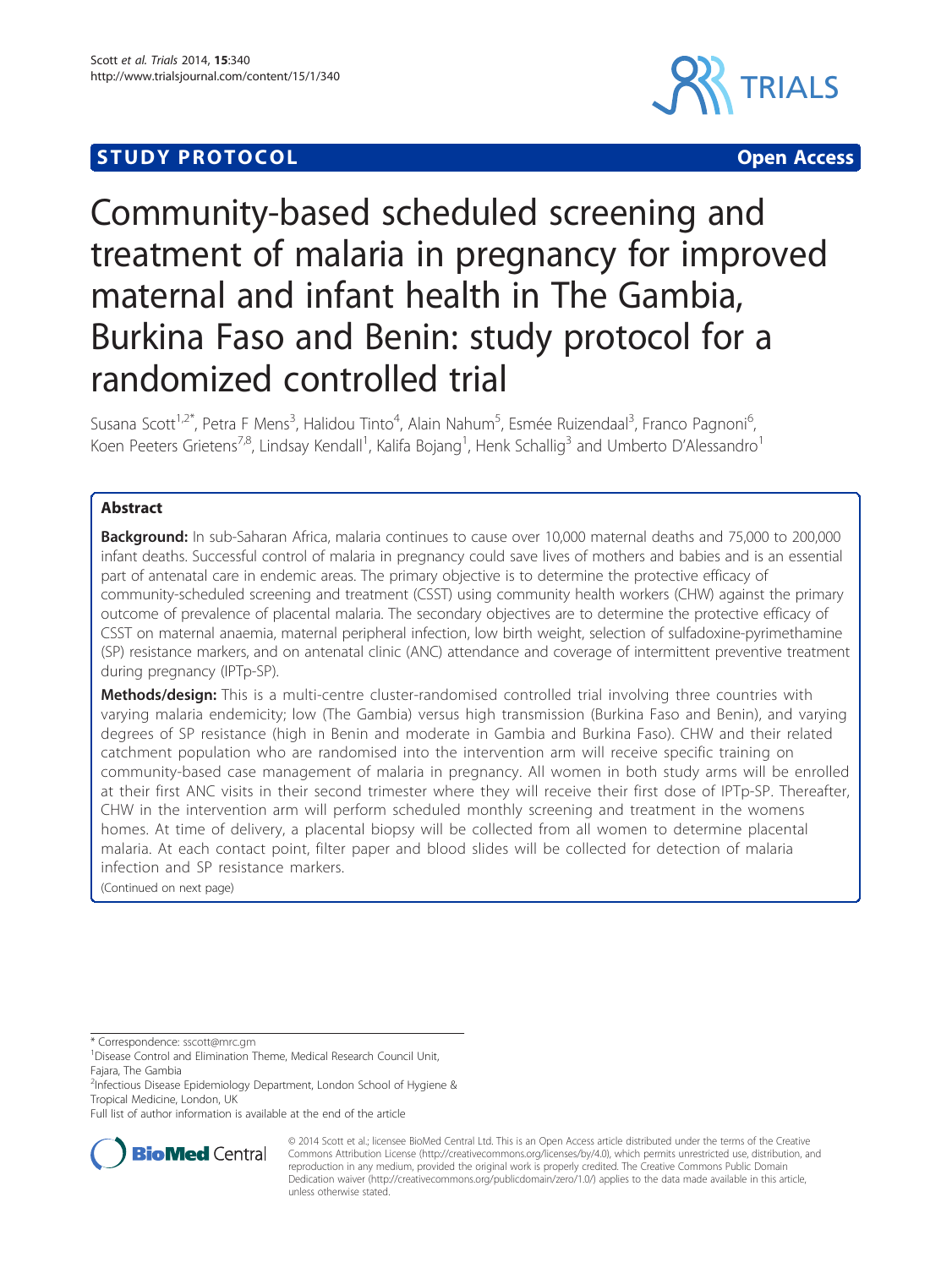#### (Continued from previous page)

Discussion: To reach successful global malaria control, there is an urgent need to access those at greatest risk of malaria infection. The project is designed to develop a low-cost intervention in pregnant women which will have an immediate impact on the malaria burden in resource-limited countries. This will be done by adding to the standard IPTp-SP delivered through the health facilities: an "extension" strategy to the communities in rural areas thus bringing health services closer to where women live.

Trial registration: Current Controlled Trials: [ISRCTN37259296](http://www.controlled-trials.com/ISRCTN37259296) (5 July 2013), and clinicaltrials.gov: [NCT01941264](http://www.clinicaltrials.gov/NCT01941264) (10 September 2013).

Keywords: Malaria, Pregnancy, Community based treatment, Rapid diagnostic tests, Sulfadoxine-pyrimethamine, Sub-Saharan Africa, Artemether-lumefantrine

#### Background

Malaria infection remains a major public health problem in (sub) tropical regions throughout the world. Approximately half of the world's population is at risk of malaria and every year this leads to about 207 million clinical malaria cases [[1\]](#page-7-0).

In endemic countries, pregnant women have a higher risk of malaria compared to other adults due to the physiological hormonal changes and reduced immunity. In areas of stable, moderate to intense transmission, Plasmodium falciparum infection in pregnancy is often asymptomatic, yet it is an important contributor to maternal morbidity, preterm delivery, perinatal morbidity and mortality [[2,3\]](#page-7-0) and may be associated with an increased risk of post-partum haemorrhage [[4\]](#page-7-0). In areas of low, often unstable, transmission, malaria infection can evolve towards severe disease and result in maternal and foetal death. Such adverse outcomes are more frequent in primigravidae [\[5](#page-8-0)], in HIV-infected women [\[6](#page-8-0)] or in those from non-endemic countries as they do not have any immunity acquired before pregnancy [\[7](#page-8-0)]. The increased susceptibility of pregnant women to infection, and most specifically of primigravidae, is explained by the sequestration of *P. falciparum* in the placenta due to its affinity with the chondroitin sulphate A receptor. Placental malaria causes intrauterine growth retardation and the delivery of low birth weight babies who have a significantly higher risk of dying before their first birthday due to the reduced transfer of essential nutrients to the developing foetus as a result of the placental infection [\[7\]](#page-8-0).

In sub-Saharan Africa, over 30 million women living in malaria endemic areas become pregnant each year [[8\]](#page-8-0), with malaria causing an estimated >10,000 maternal deaths and 75,000 to 200,000 infant deaths. In addition, it is responsible for 2 to 15% of maternal anaemia cases and up to 14% of low birth weight babies resulting in poor growth and development [\[9](#page-8-0)]. Furthermore, increasing evidence shows that placental malaria per se is associated with an increased risk of malaria infection and anaemia in the first and second year of life of the infant [[10,11](#page-8-0)], possibly mediated by the exposure to blood-stage malaria antigens in utero and the acquisition of a tolerant phenotype that persists into childhood [\[12\]](#page-8-0). Importantly, these effects are independent of low birth weight; that is, they can occur in any child born to mothers with placental malaria, and seem to be more pronounced in multigravidae [\[10\]](#page-8-0). If these observations are confirmed, the burden of malaria in African pregnant women would extend beyond that observed in primigravidae and could be vastly underestimated.

Successful control of malaria in pregnancy could save lives of mothers and babies and is an essential part of antenatal care in endemic areas [\[2,3](#page-7-0)]. For sub-Saharan Africa, the World Health Organization has developed guidelines for the control of malaria in pregnancy consisting of a three-pronged approach:

- 1) Prompt and effective management of uncomplicated malaria in the second and third trimester with artemisinin-based combination therapy. For the first trimester, it is recommended to combine quinine with clindamycin [[13](#page-8-0)].
- 2) Long-lasting insecticidal bed nets for all pregnant women in malaria-endemic countries [[14](#page-8-0)].
- 3) Intermittent preventive treatment during pregnancy with sulfadoxine-pyrimethamine (IPTp-SP) at regular intervals during pregnancy [[15](#page-8-0)]. This is a simple, pragmatic policy that has proven very valuable in areas with stable, moderate to high malaria transmission. SP is safe when given in the second and third trimester of pregnancy, widely available, cheap and well tolerated. IPTp-SP can clear any existing malaria infection and provides post-treatment prophylaxis for a certain period of time, depending on SP sensitivity of local parasites [[2\]](#page-7-0).

Unfortunately, the coverage of long-lasting insecticidal bed nets and IPTp-SP in many sub-Saharan African countries remains low [[14,16\]](#page-8-0), particularly in peripheral areas with difficult access to health facilities, leaving certain remote, poor populations out of reach of basic services. To add further complexities, SP resistance is increasing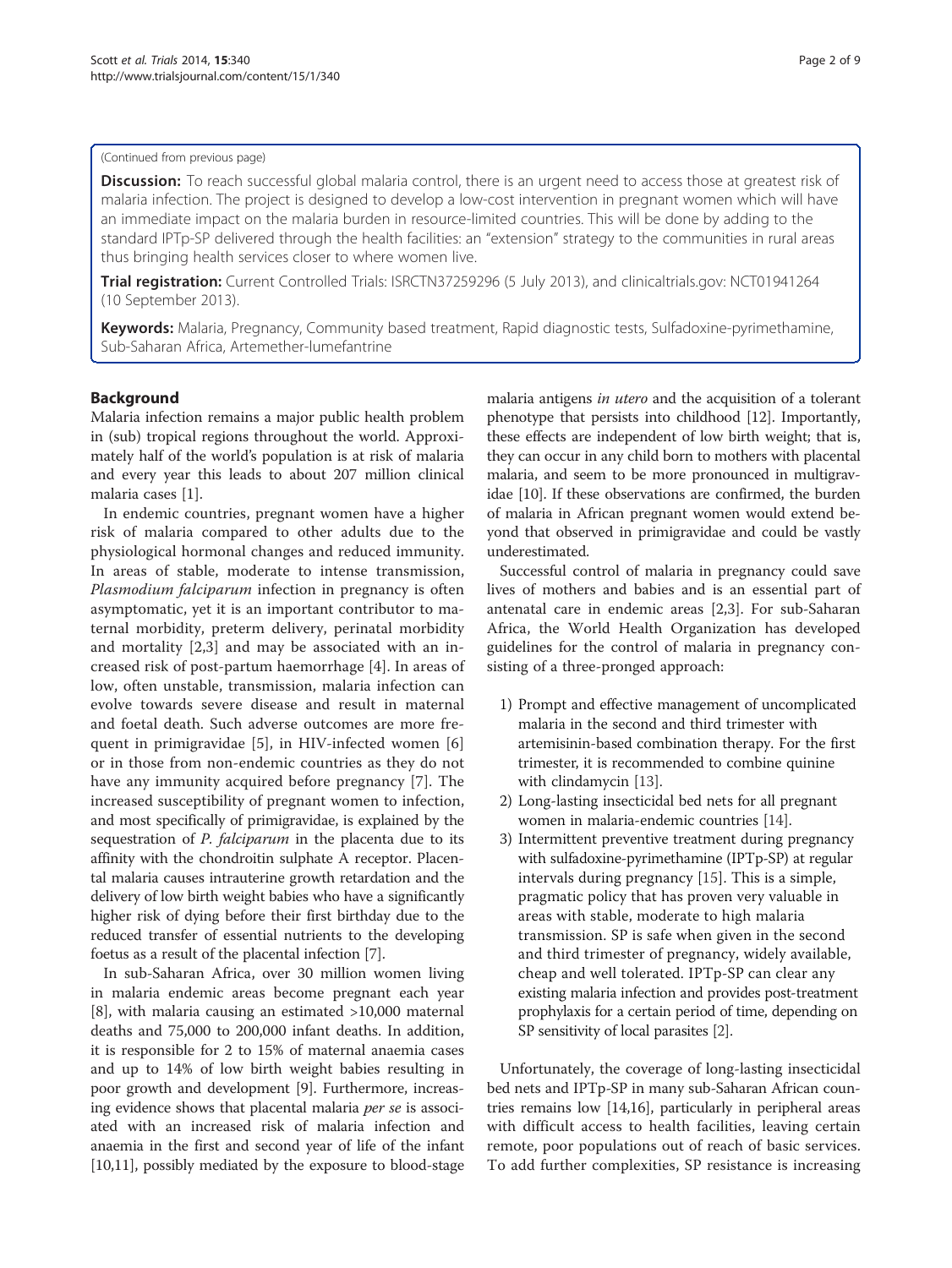and, thus, there is the urgent need to develop alternatives or additional efforts to the current IPTp-SP policy [\[17](#page-8-0)].

#### Study objectives

The project is designed to develop a low-cost intervention for pregnant women that will have an immediate impact on the malaria burden in resource-limited countries. In this study, it is proposed to add an "extension" strategy to the communities in rural areas in addition to the standard IPTp-SP delivered through health facilities. The novelty of this study is to bring health services closer to where women live, using community health workers (CHWs) to provide an antimalarial intervention to women with difficult access to the formal health system. The study will build on the use of CHWs who are already managing malaria cases within the framework of community case management of malaria (CCMm) [\[18\]](#page-8-0).

The main aim is to establish whether maternal and infant health can be improved by adding to existing IPTp-SP at antenatal clinics (ANCs) community-scheduled screening and treatment (CSST) for malaria among pregnant women through CHWs. The study will test the primary hypothesis that CSST plus IPTp-SP will reduce placental malaria compared to IPTp-SP alone.

- Primary objective: To determine the protective efficacy of CSST using CHWs against the primary outcome of prevalence of placental malaria.
- Secondary objectives: To determine the protective efficacy of CSST on maternal anaemia, maternal peripheral infection, low birth weight, selection of SP resistance markers, and on ANC attendance and coverage of intermittent preventive treatment during pregnancy.

These project objectives will be achieved through multidisciplinary research comprising clinical and bio-medical research, health system research, socio-economic and anthropological studies with a focus on CHW, involving policy makers right from the start of the project as full project partners ([http://www.cosmicmalaria.eu\)](http://www.cosmicmalaria.eu).

## Methods/designs

#### Study areas and participant eligibility

This is a multi-centre trial involving three countries with varying malaria endemicity: low (The Gambia) versus high transmission (Burkina Faso and Benin), and varying degrees of SP resistance (high in Benin [[19](#page-8-0)] and moderate in Gambia and Burkina Faso [[20\]](#page-8-0)). This will ensure that the study outcomes would be broadly generalisable in order to facilitate the formulation of recommendations for both the West African region and other sub-Saharan countries. The Gambia, a country where malaria transmission has decreased to levels thought not possible a few years ago

may reach a similar status in the (near) future. In The Gambia, the study is situated in the eastern part of the country on the southern bank of the Upper River Region (about 170,000 inhabitants). It will be centred around the Basse Health Centre and satellite health facilities. This is an area of seasonal malaria transmission (July-December) that has recently experienced a significant decline in malaria infections. Nevertheless, malaria remains a significant problem with about 15% of pregnant women with placental malaria at delivery as detected by histopathology [[9\]](#page-8-0).

In Burkina Faso, the study is situated in the centre-west of the country in the Nanoro health district catchment area (about 145,000 inhabitants). Malaria transmission is high and extremely seasonal and overlaps with the rainy season (June-October).

In Benin, the study is situated at the Atlantic Region in the southern part of the country, in the Glo-Djigbé, Zinvié and Zè district communities (about 136,000 inhabitants). Malaria transmission is perennial and the main burden of the disease occurs during the two rainy seasons (April-July and October-November).

The current treatment policy of uncomplicated malaria in pregnancy is oral quinine but artemisinin-based combination therapy (artemether-lumefantrine (AL)) may be used in the second and third trimester of pregnancy for all three countries, or amodiaquine-artesunate in Burkina Faso and Benin [[21](#page-8-0)-[23](#page-8-0)].

All pregnant women resident in the study area and willing to remain so until delivery will be invited to participate. Women who have a history of sensitivity to sulphonamides and vulnerable persons (for example, the mentally deficient) will be excluded. In The Gambia, pregnant adolescents younger than 16 years will not be enrolled unless consent is given by a responsible adult. In Burkina Faso and Benin, a pregnant woman is considered an adult if married (regardless of age). Study participants are free to withdraw from the study at any time without giving a reason.

Prior to the trial start, community sensitization and involvement of village leaders will be carried out at each study site. Appropriate community meetings will be held where the trial will be explained to all community members and consent at the community level to participate from community leaders will be obtained. Individual signed informed consent will also be obtained from all participants.

#### Design

This is a multicenter, cluster-randomised controlled trial in which the CHWs and related catchment population (village/community) will be randomised to receive either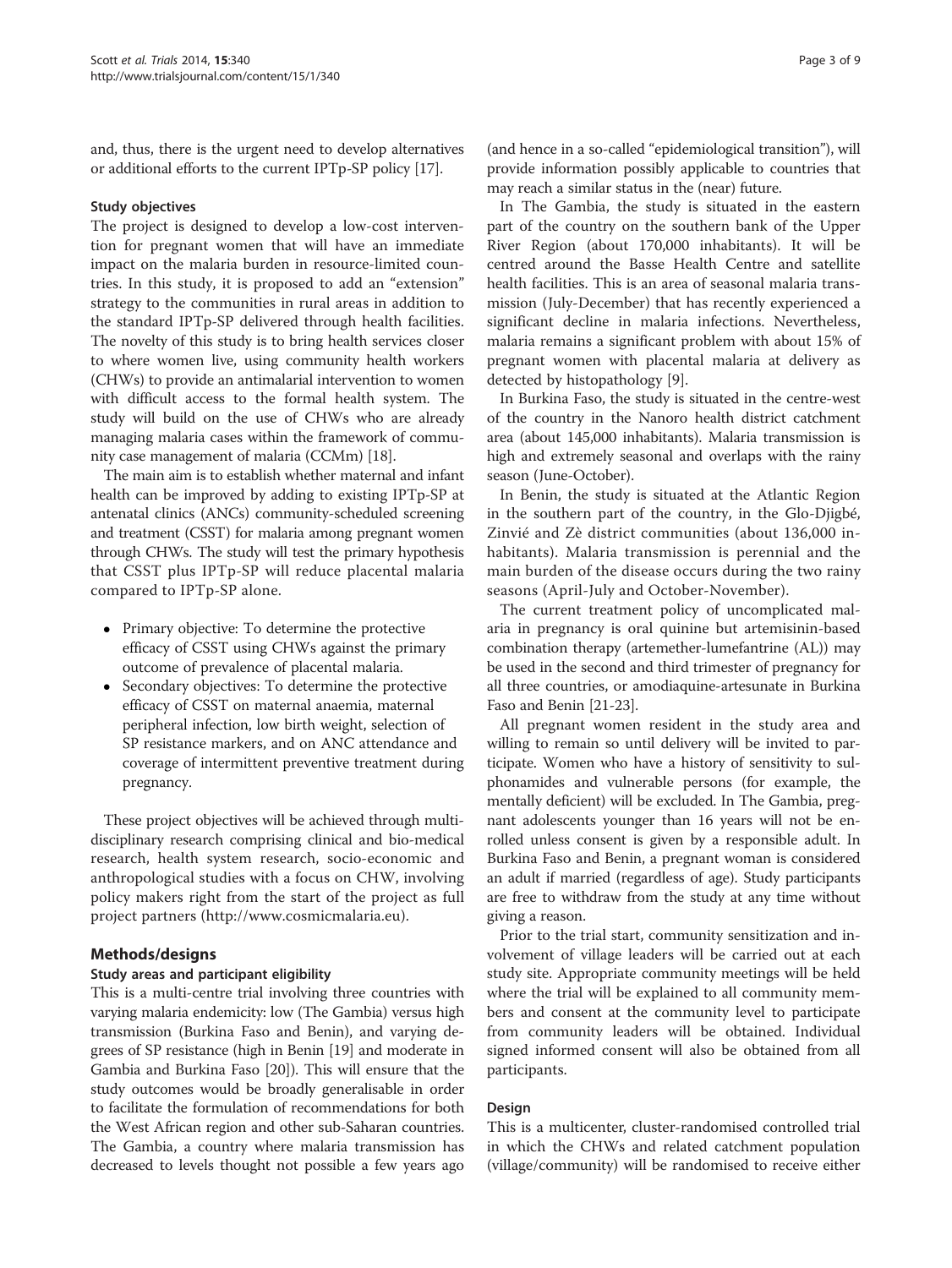the intervention (IPTp-SP plus CSST) or continue with current activities, that is IPTp-SP alone at health facilities during ANC visits (Figure [1](#page-4-0)).

#### Study procedures

#### All communities

In principle, the first point of contact with pregnant women is at the first ANC visit. Here, the study will be explained to the woman and informed consent will be obtained. If the woman is in the early stage of pregnancy, she will be encouraged to return during her second trimester for IPTp-SP. If the woman is in the second or third trimester stage, health staff will give the first IPTp-SP dose and plan the second one onto the ANC card at least 1 month after the first dose. A data collection form on health and socio-demographic factors and a physical examination will be carried out, and a blood slide and a blood sample on filter paper will be collected for detection of malaria infection and SP resistance markers (Figures [1](#page-4-0) and [2\)](#page-4-0). All women will be encouraged to deliver at the health facility. If women do not attend the ANC, consent will be obtained at village level.

#### Intervention communities

CHWs allocated to the intervention arm will follow specific training on community-based case management of malaria, the need for monthly testing of pregnant women using a rapid diagnostic test (RDT), and on issues related to malaria in pregnancy, including the benefit of IPTp-SP and administering SP as early as possible in the second trimester of pregnancy.

The CHWs will continuously identify all pregnant women in their own catchment area, visit eligible women in their home and encourage them to attend the ANC as early as possible in their pregnancy for enrolment. The CHW will check after a week if the ANC was visited. For women who do not attend the ANC, the CHW will further encourage and discuss reasons for nonattendance.

Thereafter, at monthly intervals up to the last week of gestation, the CHW will revisit the study participant's house (Figure [2](#page-4-0)). The CHW will collect a blood slide and a blood spot on filter paper, perform a RDT and administer a full course of AL to any woman with a positive RDT. In case of treatment, the CHWs will return to assess uptake and compliance by administering a short questionnaire and checking the empty packaging of the treatment at the end of the course.

#### Control communities

In control communities, CHW will not be trained to administer RDT and AL to pregnant women. The women

will be mainly followed through their attendance to the health facilities at the ANC.

#### At time of delivery for all communities

The final study visit will occur at the time of delivery. A blood sample will be collected just before delivery for haemoglobin measurement as well for detection of malaria infection and SP resistance markers and a short data collection form on their current health status will be administered. A placenta biopsy will be collected and all newborns will be physically examined and weighed as soon as possible after birth (Figures [1](#page-4-0) and [2](#page-4-0)). Gestational age will be estimated using the Ballard Score [\[24](#page-8-0)]. For women not delivering at a health facility, study staff will follow them up at home and will collect the same information and biological samples as at the health facilities as soon as possible.

#### Randomisation

The allocation of the two trial arms will be carried out separately but consistently for each country. Prior to the trial start, maps and population size of the study site in all three countries will be obtained. CHWs who work in villages with a population size of approximately 1,000 to 2,000 will be identified. If more clusters than required are identified, the appropriate number of representative clusters will be selected at random. Distance from the centre of each village to the nearest IPTp-SP-providing health facility will be calculated and used to group the clusters into three categories. Stratification by these categories will ensure that the villages with the larger distances are evenly distributed between trial arms. The balanced allocation of each cluster to a trial arm will be done using a computer-based randomisation (StataCorp LP, USA, [http://www.stata.com\)](http://www.stata.com).

## Clinical data collection and patient treatments At the antenatal clinic

All study participants returning to the ANC for scheduled or unscheduled visits will undergo a health assessment by study staff. In case of suspected malaria (fever, headache, and so forth), a RDT test will be performed and, if positive, AL administered.

## Community health worker home visits in the intervention arm only

RDT will be performed on a monthly basis for women enrolled in the intervention arm regardless of the presence of malaria symptoms. If positive for malaria, treatment will be given with AL. If the woman is severely ill at time of visit (from malaria or other causes and/or from complications from the pregnancy) she will be referred to the health facility for further care.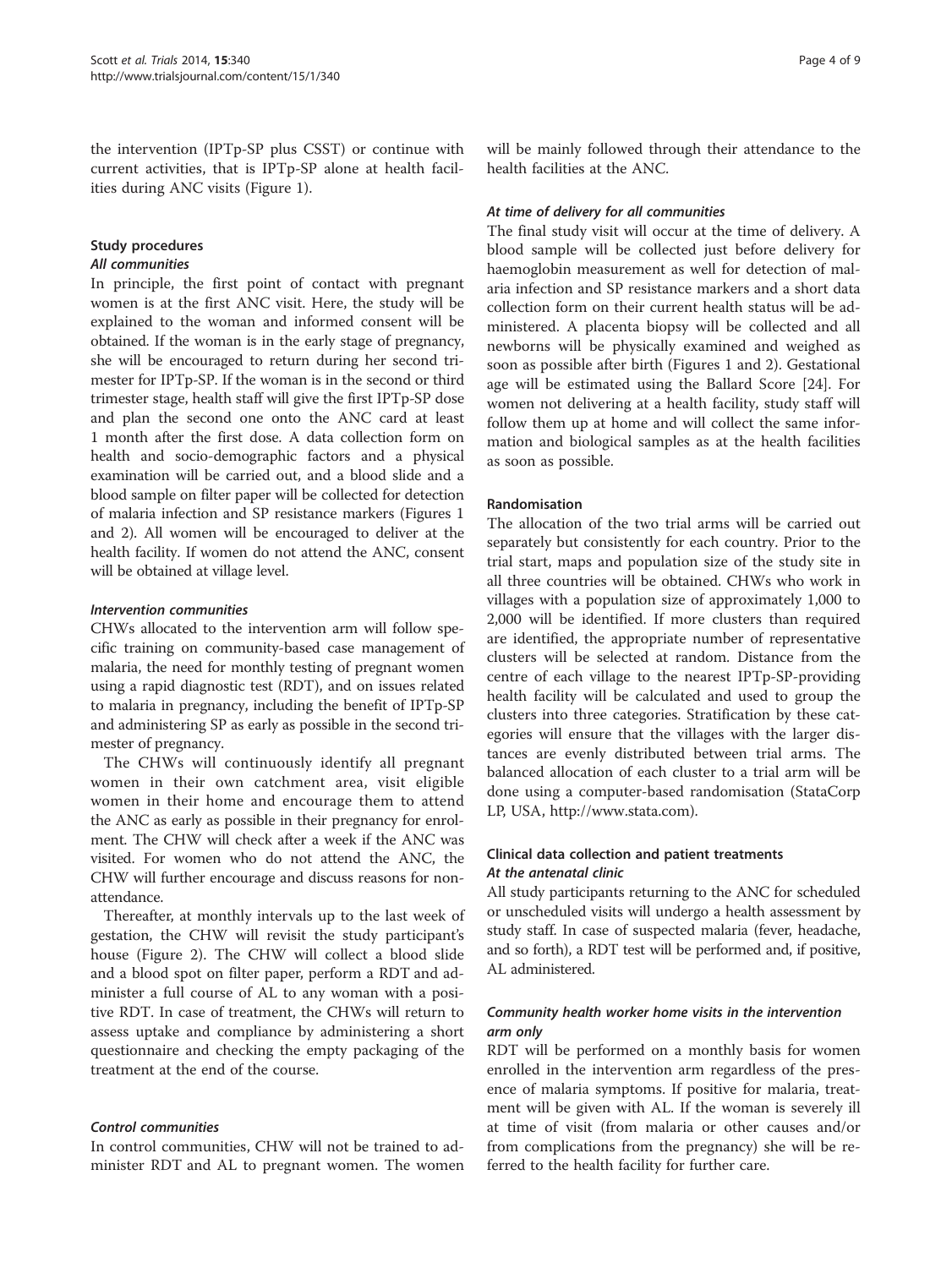#### <span id="page-4-0"></span>Scott et al. Trials 2014, **15:**340 Page 5 of 9 http://www.trialsjournal.com/content/15/1/340



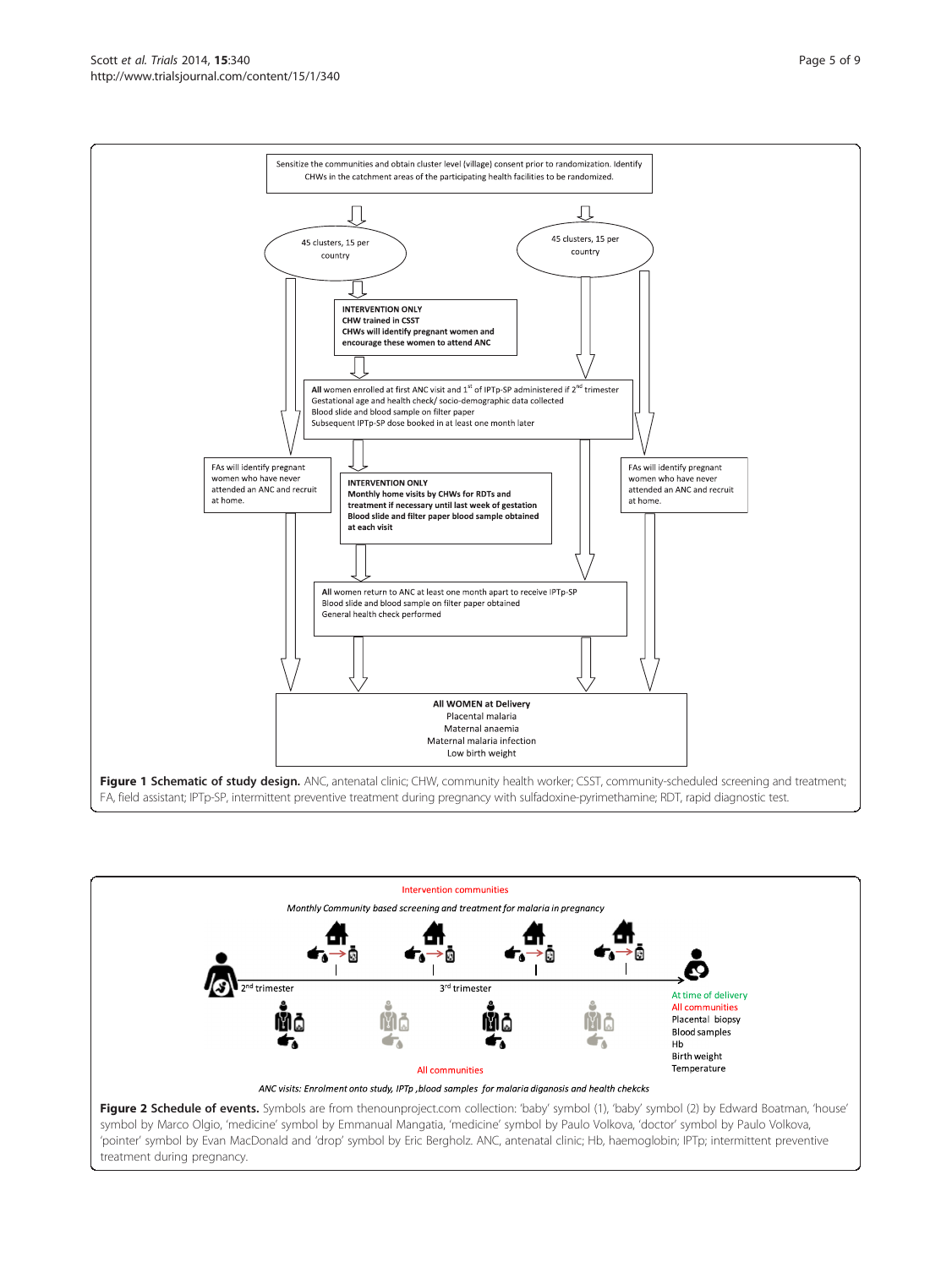## Laboratory evaluations

#### Haematology

Maternal haemoglobin will be measured using Hb301 Hemocue® (part of the Radiometer Group, Sweden) and anaemia (haemoglobin  $\langle 11 \text{ g}/dL \rangle$  diagnosed at the time of delivery.

## Peripheral malaria infection

Blood samples will be collected by finger pricks at specified time points during the trial for blood slides (thick blood film) and blood spots on filter paper. Thick blood smears will be stained with 3% Giemsa for 30 minutes and read by trained microscopists at each site. Parasite densities will be calculated by counting the number of asexual parasites per 200 leukocytes (or per 500 leukocytes if the count is <10 asexual parasites/200 leukocytes), assuming a leukocyte count of 8,000/μl. A blood smear will be considered negative when the examination of 100 high-power fields does not reveal asexual parasites. Each slide will be read separately by two experienced microscopists and discrepancies resolved by a third reader.

Blood spots on filter paper will be used for the molecular diagnosis of *P. falciparum* (to detect sub-patent infections) and the identification of SP resistance markers.

## Placental malaria

A 1 cm<sup>2</sup> biopsy specimen will be obtained from the maternal-facing side of the placenta as soon as possible after delivery. Biopsy specimens will be preserved in 10% neutral buffered formalin which will be processed and embedded in paraffin wax by standard techniques. Pending histological evaluation, all biopsies will be kept at 4°C. Paraffin sections 4 millimeters thick will be stained with hematoxylin-eosin stain.

Placental biopsies will be classified according to the following definitions [[25](#page-8-0)]:

- 1. Acute infection (parasites present, malaria pigment absent)
- 2. Chronic infection (parasites and malaria pigment present)
- 3. Past infection (no parasites but pigment present)
- 4. No infection (both parasites and malaria pigment absent)

## Safety considerations

The risk of participating in this cluster randomized trial is low. The World Health Organization recommends the use of artemisinin-based combination therapy, in this case AL, during the second and third trimester of pregnancy [\[26,27\]](#page-8-0). The subjects will not be exposed to any danger or increased risk due to the conduct of the study. There is the possibility of mild discomfort and bruising at the site where blood is obtained. Collection of blood samples is part of the normal procedure in the diagnosis of malaria and is considered not to be a medical risk when adequately performed by a qualified health worker (including CHWs). Placental biopsies will be obtained after delivery, with no risk or discomfort for the neonate or mother. Qualified personnel using appropriate disposable equipment will collect blood samples and placental biopsies.

CHWs in the intervention arm will be trained on safety reporting requirements and on the recognition of danger signs and serious adverse events (SAEs). In case of any SAE of the pregnant woman, deterioration of her condition or reaction after the administration of the drug, the CHW will report this immediately to the study staff who will perform the necessary further assessments and referrals to the appropriate health facilities if required.

During the course of the study, any important medical events which occur will be appropriately recorded, managed and reported. Midwives and/or research staff will record all occurrences of adverse pregnancy outcomes such as a miscarriage or spontaneous abortion (<28 weeks of gestation), stillbirth (>28 weeks) or the occurrence of any congenital malformation. All reported SAEs and important medical events will be reported to the study site investigator or deputy. The local principal investigator will inform the sponsor and the coordinating investigator. The sponsor will inform the ethics committee and the Data Safety and Monitoring Board.

## Study endpoints

## Primary endpoint

Prevalence of placental malaria (any category, including past infection) determined by a placental biopsy taken soon after delivery at a health facility.

## Secondary endpoints

- Maternal anaemia (haemoglobin <11 g/dL) at delivery
- Maternal P. falciparum peripheral infection (microscopy and PCR) at delivery and during pregnancy
- Low birth weight (<2,500 grams)
- IPTp-SP coverage by village/cluster
- SP resistance markers profiles
- Number of ANC visits during pregnancy
- Number of doses of IPTp-SP taken during pregnancy

## Sample size rationale

The study will test the primary hypothesis that CSST plus IPTp-SP will reduce placenta malaria compared to IPTp-SP alone. Sample size calculation was performed according to Hayes and Bennett [\[28](#page-8-0)]. Based on available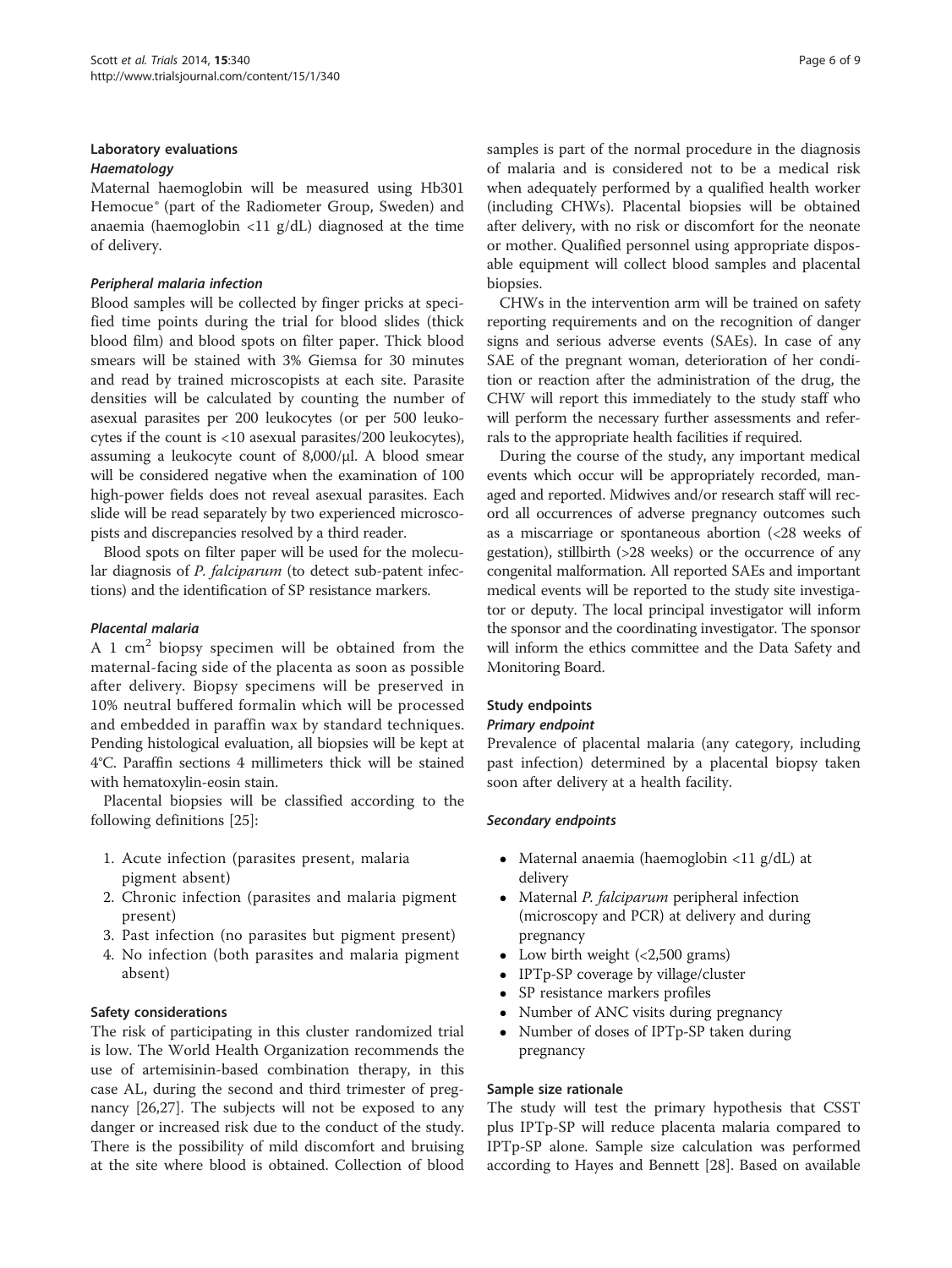data, the prevalence of placental malaria (any category, including past infection) is at least 15% in the three study sites. Although the coefficient of variation for placental malaria is not known, it is set at 0.15 within each country. It is assumed that the intervention will decrease placental malaria by 30%, from 15% to 10.5%. Furthermore, the assumption is made that each CHW will recruit at least 40 pregnant women per year, corresponding roughly to a population of 800 people (assuming 5% of the population is pregnant). Within each study site, the study will be able to show a significant difference between intervention and control groups with 15 clusters per arm at 80% power and at the 10% significance level. This translates to 45 clusters per arm across the three study sites. Therefore, the total study population will be 5,400 women, 1,800 women in each country, and will require an 18-month recruitment period in order to enrol at least 60 women per cluster.

## Data handling and record keeping

All data handling and record keeping will be standardised across the three study sites. At the health facility, all pregnant women will be recorded on a study register held at each clinic. Women who are enrolled onto the study will also be given a unique identity number.

A standardised data collection form on the health status, medical history of the women, and socio-demographic characteristics will be administered by health staff at the time of enrolment at the health facility. A standardised data collection form on current health status will then be administered at subsequent ANC visits (intervention and control arm) and at each monthly visit by the CHWs in the intervention arm only. All data will be double entered using OpenClinica® [\(www.openclinica.com\)](http://www.openclinica.com) databases at each site. Consistency checks will be performed and any outliers and missing data points will be checked against the original forms and subsequently amended in the dataset. Errors including missing data that may have occurred during the data collection will be reported with a minimum delay for further investigation.

All names and addresses will be removed from the data collection forms before data entry. The datasets will be password protected and only accessed by the data manager and local investigators at each study site. All samples will be labelled with the woman's unique identity number and date of collection. This will ensure anonymity so all handlers of the specimens are blinded to the intervention allocation.

## Analytical plan

Appropriate summary statistics (that is, mean and standard deviation for normally distributed variables and median and inter-quartile range for non-normally distributed variables) will be used to describe the baseline data.

The primary analysis will compare the prevalence of placental malaria (defined as number of positive samples by total number of samples) between the intervention and the control group.

Secondary analysis will compare the following variables between trial arms: (i) mean haemoglobin levels and prevalence of anaemia (haemoglobin <11 g/dL) at delivery, (ii) prevalence of *P. falciparum* peripheral infection (microscopy and PCR) at delivery and during pregnancy, (iii) mean birth weight and proportion of newborns with low birth weight (<2,500 g) between the two trial arms, (iv) level of ANC attendance by village/ cluster and coverage of IPTp-SP (defined by number of doses completed during pregnancy), and (v) SP resistance markers profiles.

For the primary and secondary analysis both linear regression (for continuous outcomes such as haemoglobin levels) and logistic regression (for binary outcomes such as placental malaria) will be used to quantify the difference between trial arms. The regression models will allow for the multi-level structure of the data (that is, individuals within villages) using random effects and for all relevant co-variates to be taken into account. Model assumptions will be checked to confirm reliable estimates.

#### Timetable of event

The recruitment of study subjects will last for 18 months. The expected duration for each study subject is approximately 6 months - from enrolment during pregnancy up to time of delivery. It is expected that the total duration of the trial will be 24 months to allow the delivery of the last recruited pregnant woman.

#### Ethical approval

Ethical approval by the Gambia Government/MRC laboratories Joint Ethics Committee was obtained on 25 June 2013 (ref SCC1336). Ethical approval by the Institutional Ethics Committee of Centre Muraz in Burkina Faso was obtained on 19 September 2013 (ref A20-2013/CE-CM). Ethical approval by the Comité National d'Ethique pour la Recherche en Santé in Benin was obtained on 9 December 2013 (Nº\_0126/MS /DC/SGM /DFR /CNERS/SA).

#### **Discussion**

To reach successful global malaria control, there is an urgent need to access those at greatest risk of malaria infection. IPTp-SP if given at least twice after the first trimester has been shown to be effective in preventing malaria infection and its consequences during pregnancy. However, in the majority of sub-Saharan African countries, IPTp-SP coverage is low, with only 22% of pregnant women receiving IPTp-SP [[16](#page-8-0)]. Systematic screening of pregnant women for malaria, and treating them if positive may further reduce the burden of malaria in pregnancy. In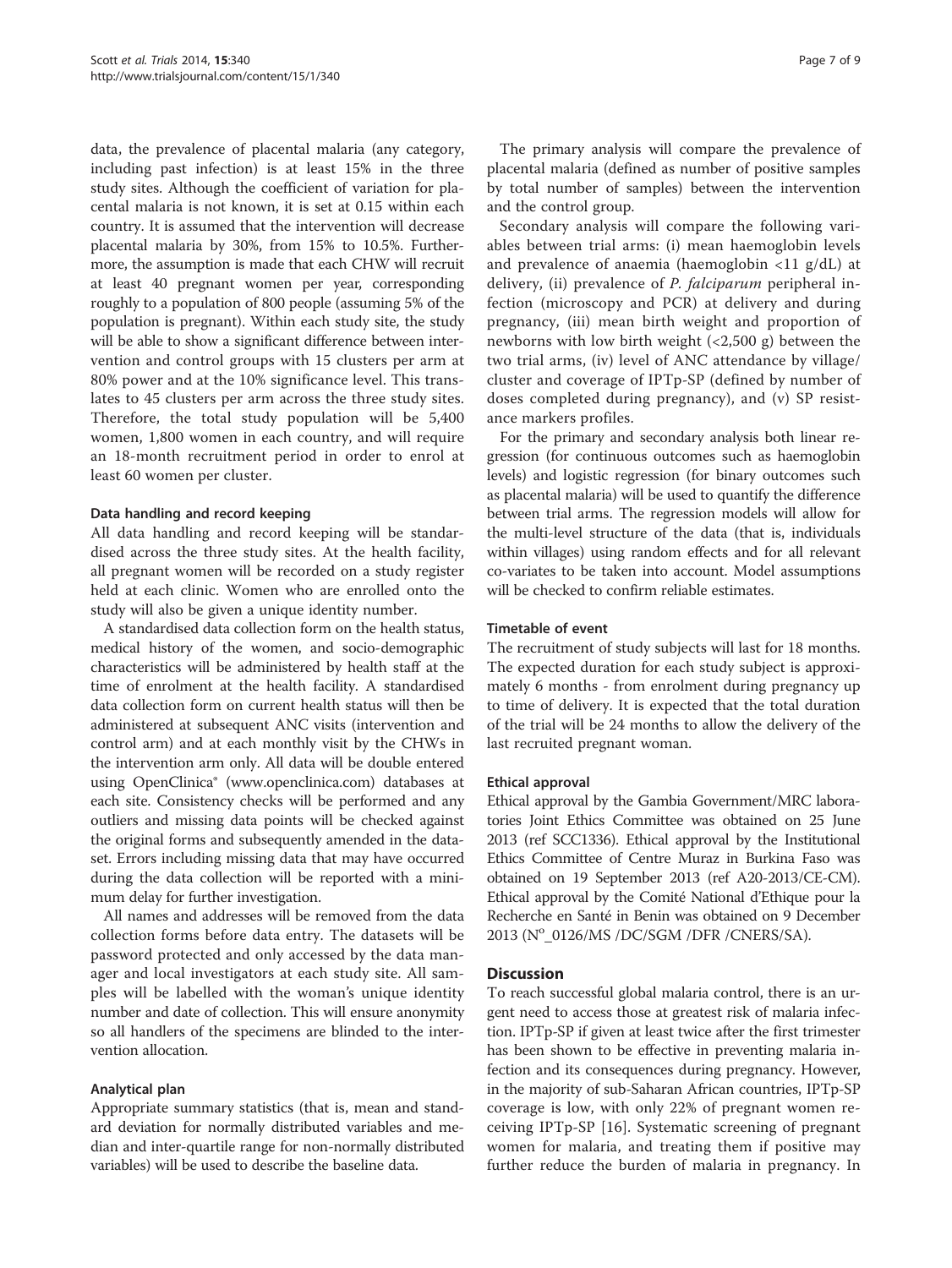<span id="page-7-0"></span>Ghana, an area of moderately high transmission, screening by RDT at scheduled ANC visits and treating positive women was as effective as IPTp-SP [[29\]](#page-8-0). However, both interventions are currently being implemented through health facilities and thus the health system essentially waits for the women to attend a facility and does not tackle the issue of low or untimely (late in pregnancy) attendance. Further issues with delivery of these interventions include: unclear policy and guidance of IPTp-SP, stock outs at health facilities for both bed nets and SP, and poor quality of care. Low IPTp-SP coverage was also associated with poor education, poor knowledge of malaria, socio-economic status and age [\[30\]](#page-8-0). In rural areas, this is a major issue as pregnant women often have limited access to health facilities due to distance, poverty, low levels of education, strong traditional values, limited access to information and poor road infrastructure [[31,32](#page-8-0)]. Long distances can be an actual barrier for attending a health facility but they can also be a deterrent to seeking care [\[33\]](#page-8-0).

In this study, it is proposed to add an "extension" strategy to the communities in rural areas to the standard IPTp-SP delivered through the health facilities and thus bring health services closer to where women live. The study will build on the use of CHWs who are already managing malaria cases within the framework of CCMm [[18](#page-8-0)]. At this level, RDTs for the diagnosis of malaria are already being used or their implementation is planned. CCMm supported by RDT is at various stages of implementation; in The Gambia, the National Malaria Control Program is planning to introduce nationwide CCMm supported by RDT; in Burkina Faso, CCMm has been implemented and is currently managed by an international non-government organisation (Plan International) and four local non-government organisations under the supervision of the National Malaria Control Program; in Benin, CCMm is part of the National Malaria Policy, though it still needs to be scaled up nationwide.

The study will extend the CCMm which at present is primarily aimed at children under the age of 5 years to pregnant women. The aim is to improve both IPTp-SP coverage as CHWs encourage women to attend the ANC for the IPTp at the right time, allow systematic screening for malaria infection and provide an opportunity to treat malaria when the prophylactic effect of IPTp-SP has waned. The trial will also investigate the prevalence of SP resistance markers in the positive malaria samples obtained during the study as it could be hypothesized that the beneficial effects of the intervention might be more pronounced in areas with high SP resistance, because women could be more prone to placental malaria when IPTp-SP has a reduced effect and, although not yet observed in West Africa, extremely high

levels of SP resistance markers in the parasite population may even lead to adverse effects of SP [[34](#page-8-0)].

#### Trial status

At time of submission of this paper, ethical approval has been obtained, and recruitment is ongoing in all three study sites.

#### Abbreviations

AL: artemether-lumefantrine; ANC: antenatal clinic; CCMm: community case management of malaria; CHW: community health worker; CSST: community-scheduled screening and treatment; IPTp-SP: intermittent preventive treatment during pregnancy with sulfadoxine-pyrimethamine; PCR: polymerase chain reaction; RDT: rapid diagnostic test; SAE: serious adverse event.

#### Competing interests

The authors declare that they have no competing interests.

#### Authors' contributions

SS drafted the protocol and wrote the manuscript. UDA, HS, PFM, and FP conceived and designed the study. LK provided the statistical input to the study. KB, ER, KPG, HT, and AN made significant contributions to the development of the protocol. All authors read and approved the final manuscript.

#### Acknowledgments

The study is supported by the Disease Control and Elimination Theme, Medical Research Council Unit, The Gambia; Royal Tropical Institute/Koninklijk Instituut voor de Tropen, Parasitology Unit, Amsterdam, The Netherlands; Clinical Research Unit of Nanoro, URCN/CMA, Centre Muraz, Burkina Faso; Centre de Recherches Entomologiques de Cotonou, Benin; Special Programme for Research and Training in Tropical Diseases (TDR), World Health Organization, Switzerland; Institute of Tropical Medicine, Antwerp, Belgium. For Figure [2](#page-4-0) we used symbols from thenounproject.com collection: 'baby' symbol (1), 'baby' symbol (2) by Edward Boatman, 'house' symbol by Marco Olgio, 'medicine' symbol by Emmanual Mangatia, 'medicine' symbol by Paulo Volkova, 'doctor' symbol by Paulo Volkova, 'pointer' symbol by Evan MacDonald and 'drop' symbol by Eric Bergholz. The research is funded by the European Union Seventh Framework

Programme (FP7/2002-2016) under grant agreement n° 305662– COSMIC.

#### Author details

<sup>1</sup> Disease Control and Elimination Theme, Medical Research Council Unit, Fajara, The Gambia. <sup>2</sup>Infectious Disease Epidemiology Department, London School of Hygiene & Tropical Medicine, London, UK. <sup>3</sup>Royal Tropical Institute/ Koninklijk Instituut voor de Tropen, Parasitology Unit, Amsterdam, The Netherlands. <sup>4</sup> Clinical Research Unit of Nanoro, URCN/CMA, Centre Muraz, Ouagadougou, Burkina Faso. <sup>5</sup>Centre de Recherches Entomologiques de Cotonou, Cotonou, Benin. <sup>6</sup>Special Programme for Research and Training in Tropical Diseases (TDR), World Health Organization, Geneva, Switzerland. <sup>7</sup>Institute of Tropical Medicine, Antwerp, Belgium. <sup>8</sup>Nagasaki University School of International Health Development, Nagasaki, Japan.

#### Received: 26 March 2014 Accepted: 15 August 2014 Published: 28 August 2014

#### References

- 1. World Health Organization: World Malaria Report. 2013. [http://www.who.int/](http://www.who.int/malaria/publications/world_malaria_report_2013/en/) [malaria/publications/world\\_malaria\\_report\\_2013/en/.](http://www.who.int/malaria/publications/world_malaria_report_2013/en/)
- ter Kuile FO, van Eijk AM, Filler SJ: Effect of sulfadoxine-pyrimethamine resistance on the efficacy of intermittent preventive therapy for malaria control during pregnancy: a systematic review. JAMA 2007, 297:2603–2616.
- 3. Menendez C, D'Alessandro U, ter Kuile FO: Reducing the burden of malaria in pregnancy by preventive strategies. Lancet Infect Dis 2007, 7:126–135.
- 4. Uddenfeldt Wort U, Hastings I, Bergstrom S, Massawe S, Lipingu C, Brabin BJ: Increased postpartum blood loss in pregnancies associated with placental malaria. Int J Gynaecol Obstet 2007, 96:171–175.